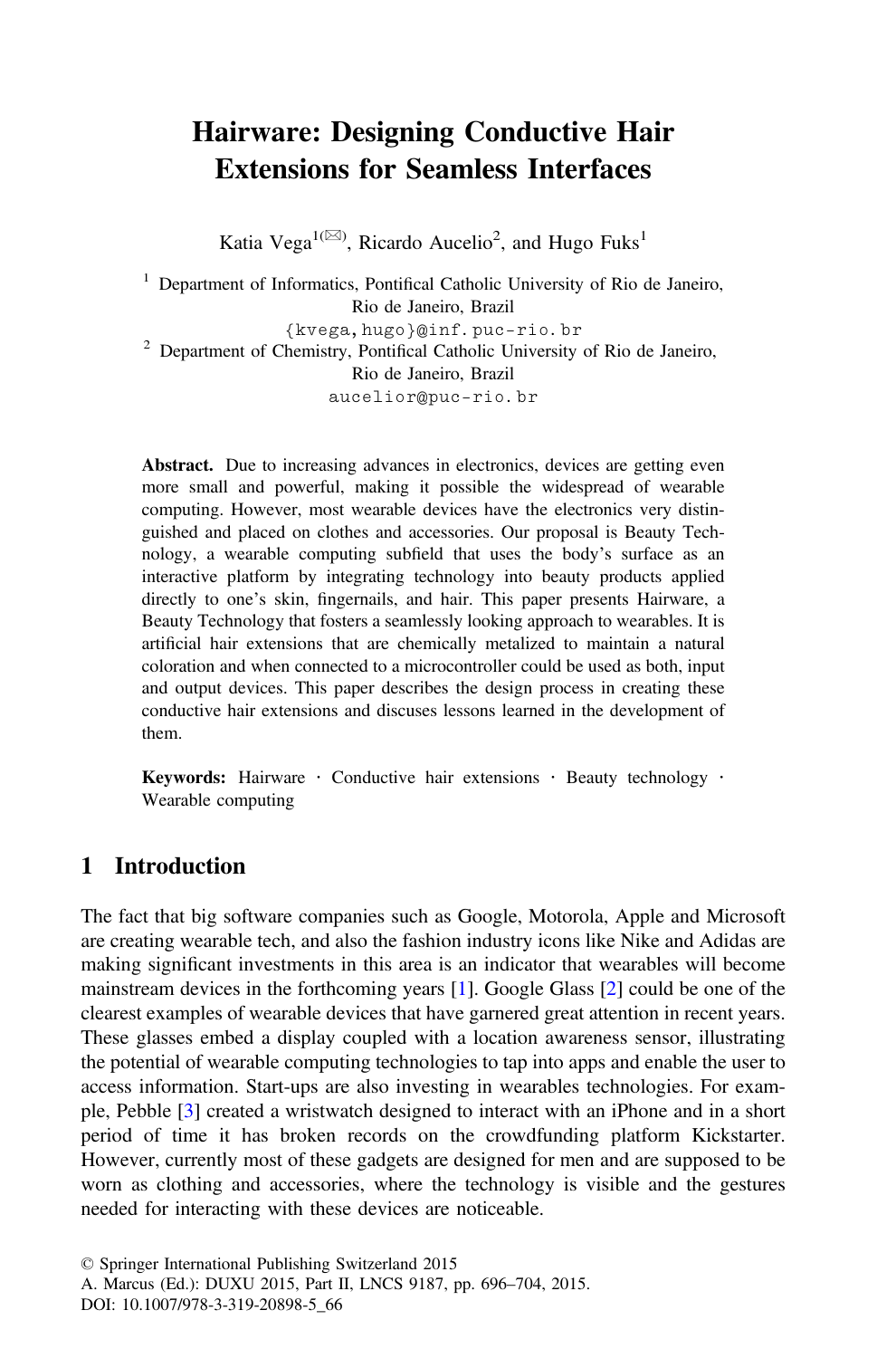Given today's wearables revolution, the human body will become a new design standpoint. Thus, the next logical step in wearable computing seems to be the use of the body's roughly two square meters of skin as a canvas for applying sensors and attaching other computing devices in ways that enhance human experience. The body surface, i.e., the skin, nails and hair, plays crucial roles as a protective barrier, sensory monitor, heat and moisture regulator, and an integral part of the body's immune system. Nevertheless, humanity, since its inception, has used beauty products to adorn the body for a variety of reasons. Nowadays, beauty products have become quite sophisticated with advances in chemistry but have still remain an aesthetically functionality. Even more, the billionaire beauty business is constantly growing and most of women use these products in their daily basis, beauty products have not yet been thoroughly explored in relation to their use as wearable computing. Our goal is to disrupt this frontier by adding new functionality to beauty products using technology in a personal, seamless and fashionable way. Our proposal is Beauty Technology, a Wearable Computing subfield that uses the body's surface as an interactive platform by integrating technology into beauty products applied directly to one's skin, fingernails, and hair.

This paper makes use of (modified) hair extensions to design interfaces that, when applied to the body's surface, foster novel interaction possibilities. We propose Hairware, a Beauty Technology based on conductive hair extensions that are attached to a microcontroller in order to be used both as an input and an output device. Hairware acts as an input device by detecting a variety of strokes for triggering different devices. It also acts as an output device by controlling actuators like LEDs and vibration motors attached directly to the conductive hair extensions.

Section 2 identifies previous work on conductive materials for wearable computing and on body technologies. Section [3](#page-3-0) presents our process for chemically metalizing hair extensions, to create a conductive material that when attached to a microcontroller could detect hair touch gestures for triggering devices and turn on actuators attached to this hair. Section [4](#page-6-0) reviews the lessons learned from prototyping and using Hairware. Conclusion and future work are shown in the last section.

### 2 Related Work

Developments in novel materials are improving the ease of embedding technologies into fabrics as well as the use of implantable devices and biosensors [[1](#page-8-0)]. Nanotechnology, biotechnology, information technology and cognitive technology are converging - making it possible to foresee wearables with their own power generation, flexible displays and electric-responsive materials [\[4](#page-8-0)]. Even more, the miniaturization and availability of electronic components has made possible the widespread adoption of wearable computing, moving from the realm of science fiction to the marketplace in areas such as fashion, health, and wellness for the aging and the disabled. Fibrous materials, such as textile and paper, are flexible, foldable, easily cut and attached to flexible substrates. Once they get electrical conductivity and good mechanical endurance against external deformation, they become attractive for flexible and wearable electronics [[5\]](#page-8-0). Conductive fabrics that are created for wearable technologies are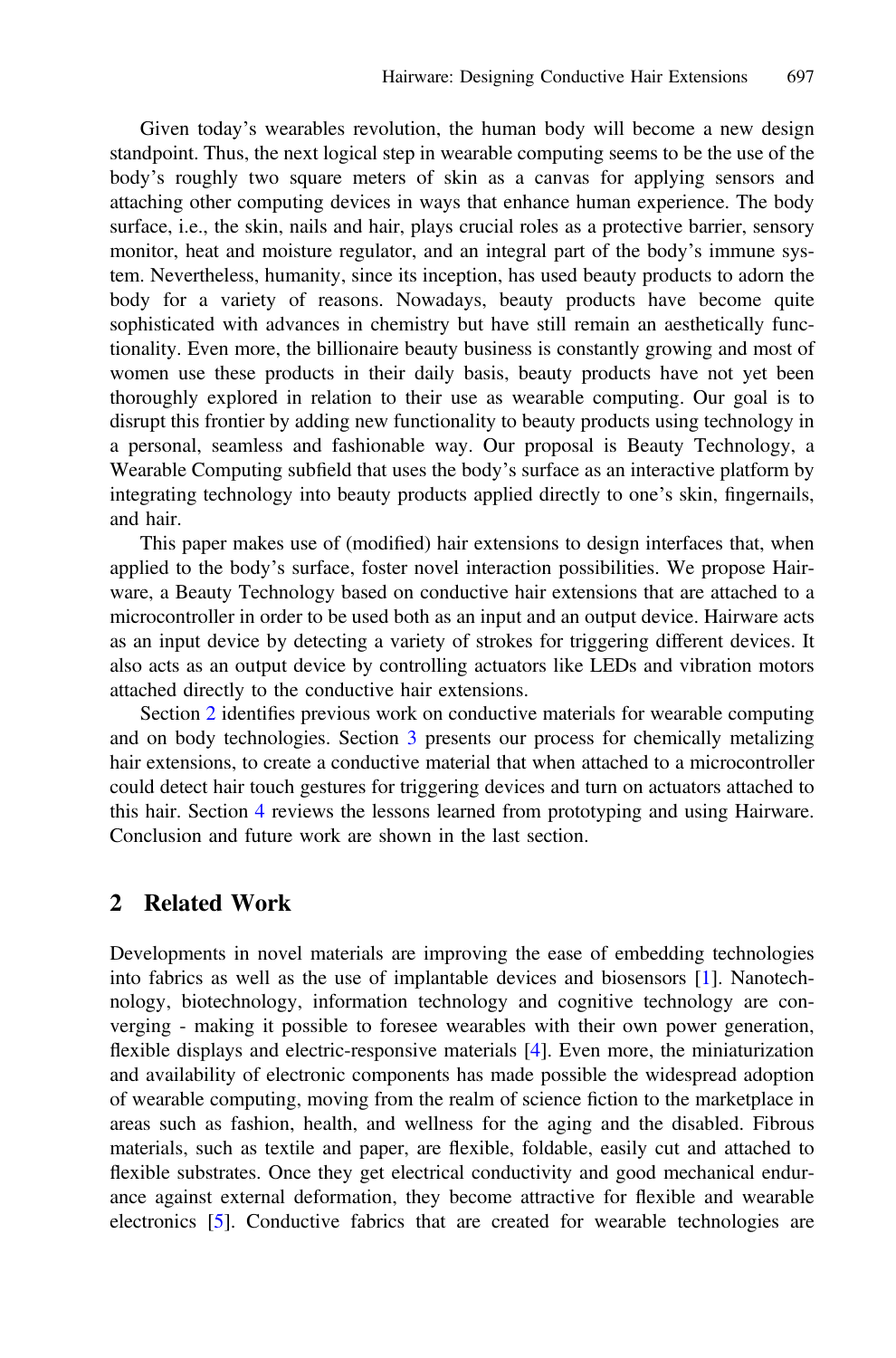already at the marketplace. Conductive yarn, plated fabric, printing on fabric, and sewing on fabric are some approaches to create e-textiles that are used to embed electronics into textiles [\[6](#page-8-0)].

Wearables are already causing a rethinking of the boundaries of the body. Lucy McRae [[7\]](#page-8-0) envisions future possibilities of merging technology and the human body. Through artistic showcases, she redefines the body by mimicking its musculature, thus, changing the perception of our own body to create futuristic human shapes. Along these lines, LED eyelashes [\[8](#page-8-0)] expose the desire of many Asian women to show more of their eyes by lighting the eyelashes that follow pupil and head movements.

In previous works, Beauty Technologies presented Conductive Makeup [\[9](#page-8-0)–[11](#page-8-0)] (Fig. 1) that is an aesthetic interface for detecting voluntary blinking, thus triggering devices according to programmed events. Conductive Makeup includes conductive eyeliner and black fake eyelashes that act as blinking switches. While conductive eyeliners connect sensors and actuators by using conductive materials that stick to the skin, replacing conventional eyeliners, conductive fake eyelashes sense the voluntary blinking. In order to prove the feasibility of the prototype as a conductive component, some applications were developed. Blinklifier [[9\]](#page-8-0) uses blinking for switching LEDs on and off on an artistic head dress. Arcana [[10\]](#page-8-0) uses blinking for changing music tracks and images visualizations. Superhero [[11\]](#page-8-0) (Fig. 1b) is another artistic application that makes use of Conductive Makeup for triggering a remote control to levitate an object.

Wigs could be used as to enhance someone's appearance and also to follow cultural and religious traditions. SmartWig  $[12]$  $[12]$  is a wearable device that uses the base of a wig for hiding electronics that communicates wirelessly with other external devices. SmartWig suggests applications that could fulfill a number of functions, from acting as a health care device that monitors users' vital signs to helping blind people navigate roads, or changes slides in a presentation by tapping their sideburns, under which buttons are hidden. A further potential improvement of the wig may use ultrasound



Fig. 1. Conductive makeup. (a) Conductive eyelashes and eyeliner in natural coloration. (b) Superhero project that levitates a drone by blinking.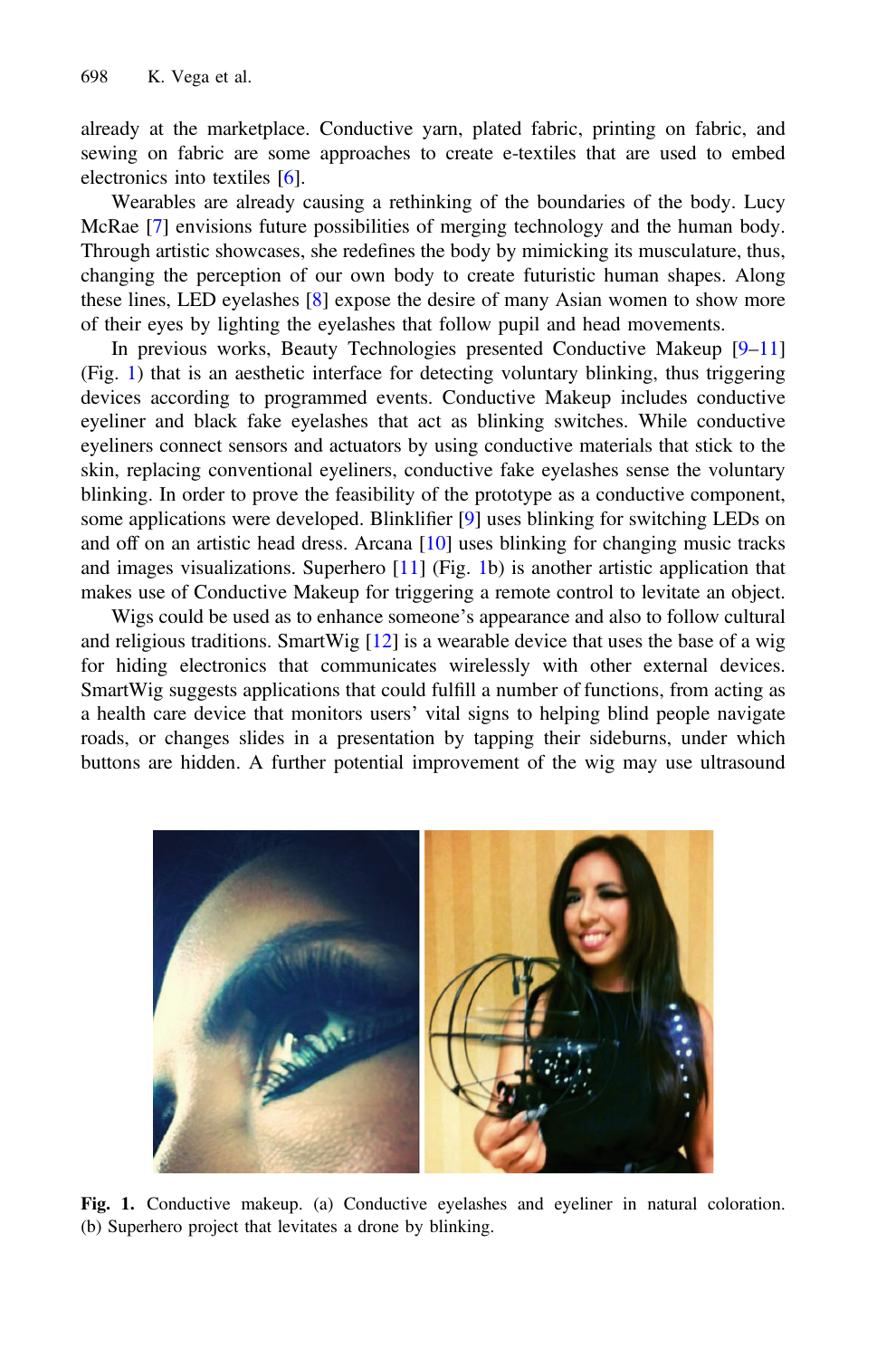<span id="page-3-0"></span>waves to detect objects around a user. Hair accessories that vary from clips to corsages could be used for creating discreet and fashionable gadgets attached to the hair. First Sign Hair Clip [\[13](#page-8-0)] is a hair clip with electronics inside that communicates with a mobile application to automatically call for help and collect evidence when the user is in danger. The clip detects head impacts associated with a violent crime by using an accelerometer and gyroscope, which automatically triggers the alarm, while evidence is collected with a microphone.

#### 3 Designing Hairware

The hair is public as everyone could see it, personal as it is a body part, and malleable as it suits cultural and personal preferences [\[14](#page-8-0)]. This work proposes the use of (modified) artificial hair extensions as a novel electronic device to be used in wearable computing. We used a chemical platting technique that makes the l hair extensions to be conductive but, at the same time, looks like human hair. Then, they could be connected to a microcontroller to be used as sensors or actuators. We use hair clips for attaching the circuit to the hair extensions in order to be easily removable and replaceable. Also this makes it possible to put the circuit in different accessory such as a hairclip, headband, brooch and the top of the hair extensions.

This section describes the materials and the prototyping process used. It also shows the feasibility of this technology as an input and output device.

#### 3.1 Chemical Process for Creating Hairware

Artificial hair extensions are chemically metalized for acquiring electrical conductivity and also keeping a natural coloration. We used 6 strands of hair extensions of approximate 1.5 by 25 cm each. Before passing by the chemical process, they are cleaned and weighted. Tests are performed at DC voltages of 5 V, with a multimeter and a balance.

The chemical process is carried out in two phases: Activation and Electrolysis. During the first phase, artificial hair extensions, being plastic non-conducting surfaces, require some kind of activation to enable them to be submitted to an electrochemical process. For the first activation, hydrogen and tin (II) chloride are used. Then, a silver nitrate solution is added for the second activation, where the extensions are set up to catalyze electron transfer reactions, making them ready for metalizing. Next, electrolysis is used for platting them. Copper is electrochemically deposited for making them electrically conductive while "black nickel" gives the natural black effect. A copper plaque is needed for the electrolysis process. Table [1](#page-4-0) shows the formulations and times needed for creating Hairware.

After the chemical process, the hair extensions are weighted. Table [2](#page-4-0) shows each of the hair extensions initial weight, the final one and the percentage of weight variation. The hair extensions got an average of 21 % more of their original weight. Also electrical resistances of each hairpiece were measured with a multimeter. It is highly conductive with a surface resistivity of less than 5 ohm/sq.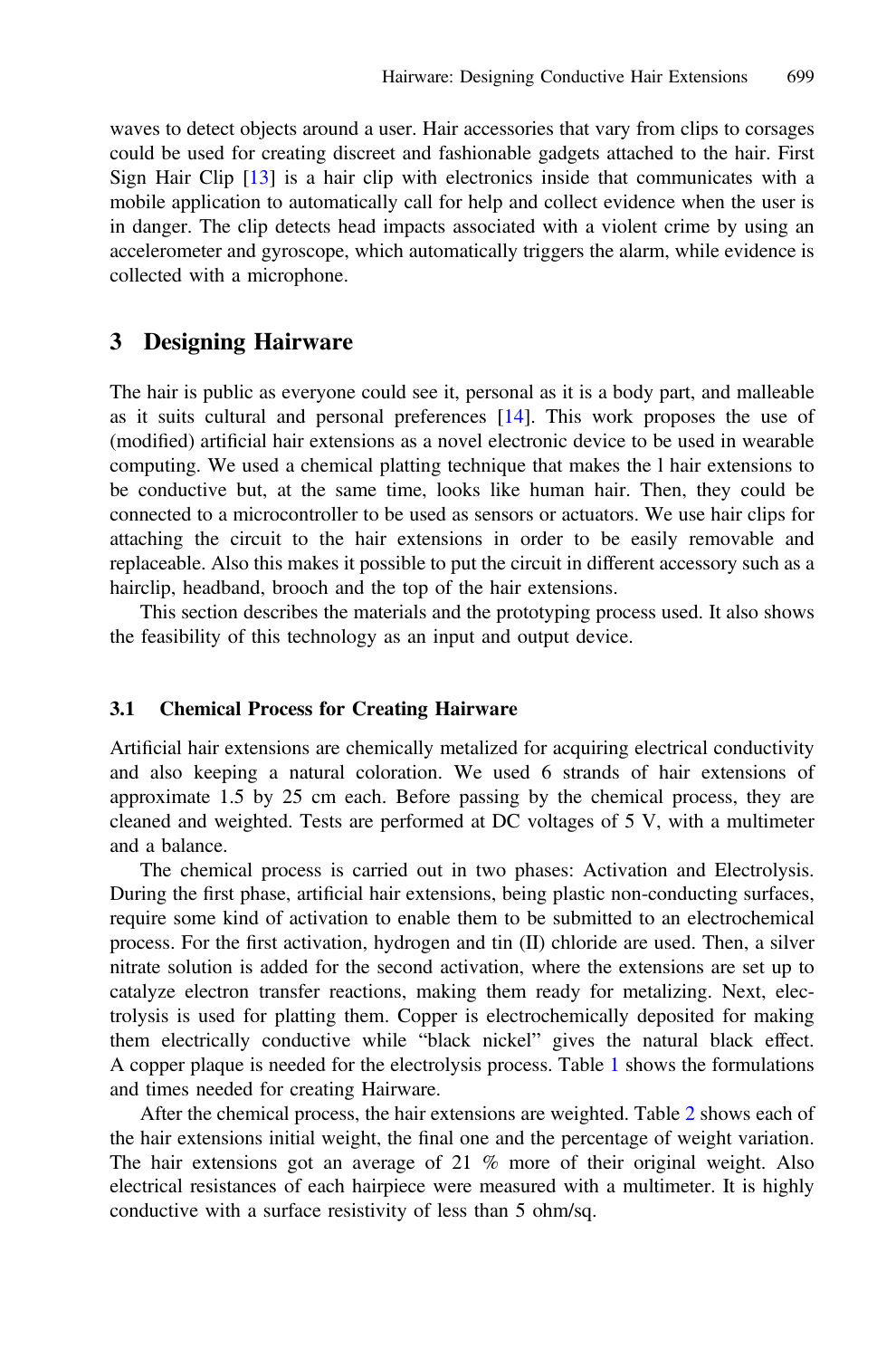<span id="page-4-0"></span>

|                              | Formulation     |                                                               |    | Time (Min)     |
|------------------------------|-----------------|---------------------------------------------------------------|----|----------------|
| Activation 1                 | 1 L             | Final solution                                                | 21 | $\overline{7}$ |
|                              | 10g             | SnCl <sub>2</sub> (2H <sub>2</sub> O)                         |    |                |
|                              | $40$ mL         | HCl $(\gg)37$ %?)                                             |    |                |
| Activation 2                 | 1 <sub>L</sub>  | Final solution                                                | 21 | $\overline{7}$ |
|                              | 2g              | AgNO <sub>3</sub>                                             |    |                |
|                              | $10 \text{ mL}$ | NH <sub>3</sub>                                               |    |                |
| Copper<br>electrolysis       | 1 <sub>L</sub>  | Final solution                                                | 40 | 10             |
|                              | 14 g            | $CuSO4 \cdot 5H2O$                                            |    |                |
|                              | 30 g            | Potassium sodium tartrate ( $KNaC_4H_4O_6$ 4H <sub>2</sub> O) |    |                |
|                              | 10g             | <b>NaOH</b>                                                   |    |                |
|                              | $40$ mL         | Formaldehyde (CH2O)                                           |    |                |
| Copper acid                  | 1 <sub>L</sub>  | Final solution                                                | 21 | 10             |
|                              | 220 g           | CuSO <sub>4</sub> ·5H <sub>2</sub> O                          |    |                |
|                              | 34 mL           | $H_2SO_4$                                                     |    |                |
|                              | $10 \text{ mL}$ | Cupracid solution                                             |    |                |
|                              | $0.5$ mL        | Cupracid brightener 210 Part A                                |    |                |
|                              | $0.5$ mL        | Cupracid brightener 210 Part B                                |    |                |
|                              | $0.12$ g        | <b>NaCl</b>                                                   |    |                |
| Black nickel<br>electrolysis | 1 L             | Final solution                                                | 21 | 10             |
|                              | 120 g           | NiSO <sub>4</sub>                                             |    |                |
|                              | 40 g            | NiCl <sub>2</sub>                                             |    |                |

Table 1. Hairware electrochemical process

Table 2. Hairware features

|                        | Initial weight g   Final weight g $\Delta$ Weight   Resistance $\Omega$ |      |        |      |
|------------------------|-------------------------------------------------------------------------|------|--------|------|
|                        |                                                                         |      | $g \%$ |      |
| Hairware $1 \mid 1.35$ |                                                                         | 1.74 | 22.41  | 3.8  |
| Hairware $2 \mid 1.08$ |                                                                         | 1.16 | 6.90   | 4.2  |
| Hairware $3 \mid 1.55$ |                                                                         | 1.85 | 16.22  | 4.7  |
| Hairware $4 \mid 1.34$ |                                                                         | 1.55 | 13.55  | 4.8  |
| Hairware $5 \mid 0.79$ |                                                                         | 1.17 | 32.48  | 4.9  |
| Hairware $6 \mid 0.85$ |                                                                         | 1.29 | 34.11  | 4.4  |
|                        | 1.16                                                                    | 1.46 | 20.94  | 4.47 |

#### 3.2 Hairware as an Output Device

Figure [2](#page-5-0) shows our first application for showing the feasibility of Hairware as an output device. Different kinds of actuators such as buzzers and LEDs could be attached to the conductive hair extensions to be triggered by a microcontroller. We connected 2 Hairware strands to LEDs using hairclips. Its positive pin connected to the sender pin in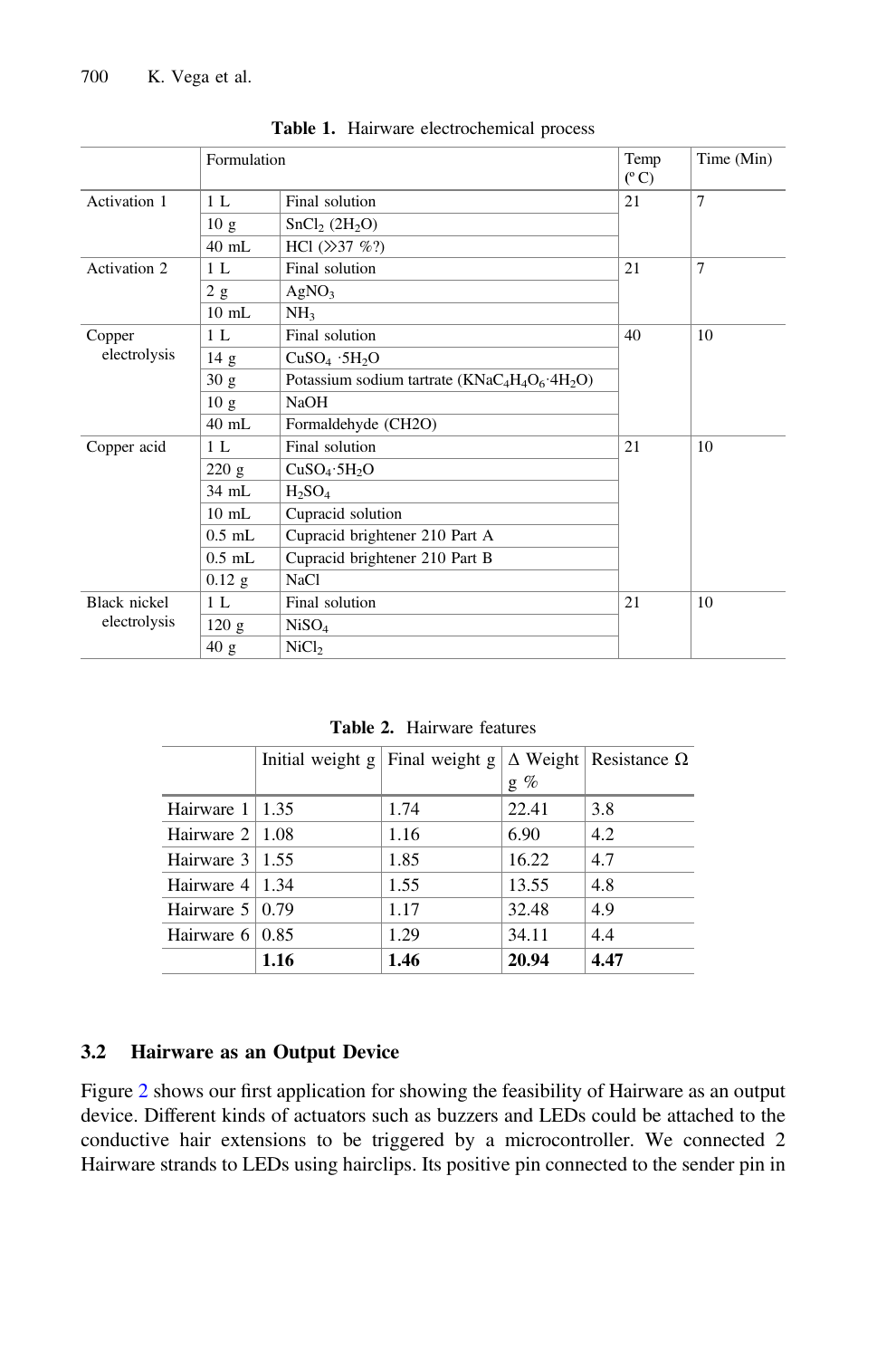<span id="page-5-0"></span>

Fig. 2. Hairware as an actuator. (a) Placing an LED on the conductive hair extensions. (b) Lighting Hairware.

the Arduino and the negative one connected to ground. Artificial hair extensions with no conductivity are placed between the conductive hair extensions for isolating them. This wearable turns on the LEDs attached to the hair and changes their intensity and the lighting effects could also repeat the rhythm of music. Other actuators such as buzzers and vibration motors could replace LEDs.

#### 3.3 Hairware as an Input Device

In order to show the feasibility of using Hairware as an input device, we used it as a capacitance sensor that detects the touch on the extensions. We used an Arduino microcontroller, LEDs, resistors and 2 Hairware strands. Each of the Hairware strands is connected to a send and receive pin of the microcontroller and 2 LEDs are also connected. Figure [3](#page-6-0) shows Hairware's capacitance sensors functionality. When the receive pin's state change by making a low touch on a strand, the corresponding LED is turned on. Thus, each LED is ON when this sensor detects when someone touches Hairware. This circuit creates a delay in the pulse that is the time the capacitor takes to charge and discharge. In this way, Hairware is used as a conductive surface that detects when another conductive surface approximates to it. Therefore, as the human body is conductive, the average internal resistance of a human trunk is  $\sim 100 \Omega$  [[15\]](#page-8-0), touching Hairware will affect capacitance and result in a different charging time.

Other approach of the use of Hairware as an input device is to use hair extensions as layers on the conductive hair extension. Three layers of non- conductive hair extensions are added for isolating the hair from the skin. Also, these layers improved the capacitor sensor values. Each time the user touch the top, middle or tip, the capacitor sensor differentiates these values. The circuit compares an output that transmits the pulse and an input, which receives the pulse. When a finger touches Hairware, it creates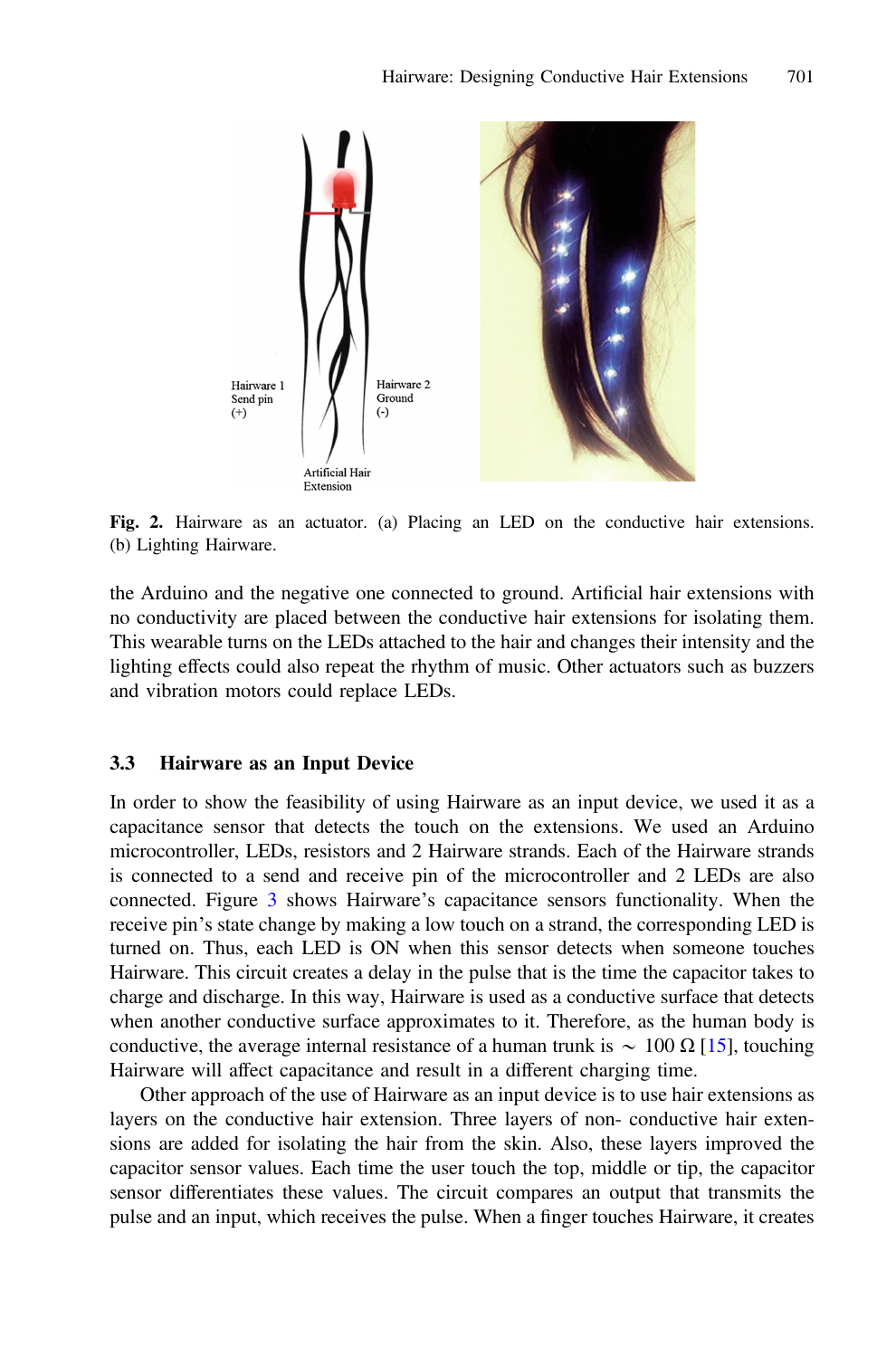<span id="page-6-0"></span>

Fig. 3. Hairware as a capacitive sensor. (a) Circuit of Hairware as an input device. (b) Touching Hairware to trigger LEDs.

a delay in the pulse, and this delay is recalculated by the Arduino microcontroller. The circuit diagram is also composed with four 1 M $\Omega$  resistors and one 100pF capacitor. The resistors selects the sensitivity, bigger the resistor, the farther away it detects a human. With 4  $\text{M}\Omega$  resistors between the output and input pins the circuit is tuned to start to respond one inch away, just the sufficient to overcome the non-conductive hair layer. The small capacitor (100 pF) placed from sensor pin to ground improves stability and repeatability. Some LEDs were added to the system to give feedback to the user whenever a touch is detected.

### 4 Lessons Learned

Due to the proximity with the body, the term cyborg is commonly associated with wearable computing, and science fiction has foretold the merging of man and machine for many years, but it is usually presented as a human with electronics emerging from his skin. We will no doubt recognize that today's wearable technologies are nevertheless very 'distinguishable'. In this project, we propose interfaces "becoming" cyborgs but without having their stereotypical visual aesthetics. Our approach for using Hairware as an input device that senses human gestures with hair proposes that not only a technology is seamless, but also the gestures that trigger devices are unnoticed by an external observer. In this way, depending on the way Hairware is used, there are some concerns related to privacy that could be controversial.

Our first attempts in creating Hairware as an input device were measuring deformation of the object when it is squeeze. Thus, we enrolled the Skweezee workshop at TEI 2014 [[16\]](#page-8-0) that measured squeeze on deformable objects fulfilled with conductive wool. They measured the resistance difference when squeezed, thus the conductive filling lowering the resistance between any pair of electrodes. This approached didn't fit this project because almost doesn't change its resistance when it is twisted.

We observed that after the Copper electrolysis step, the extensions got a golden color. Our aim was to get a darker color thus we applied the "black nickel" electrolysis.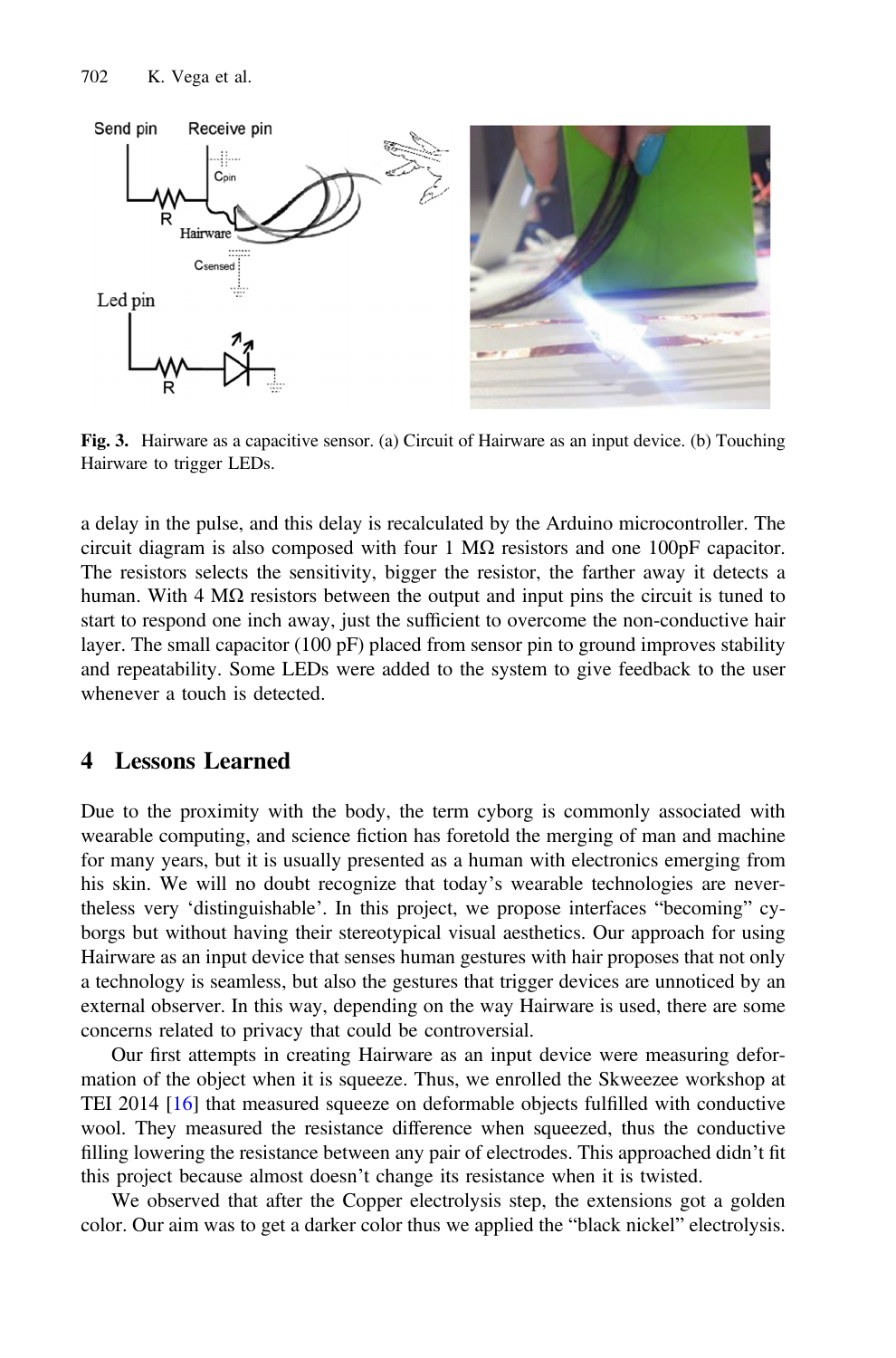But, the metalizing process could be stopped there for a golden color of the hair extensions and also our chemical formulations could be modified with other materials in order to obtain different hair colors.

Due to the skin resistance, Hairware must be placed on any non-conductive material for isolating it from the skin like a shirt. Also other conductive materials like jewelry could affect the way it operates. Future works will include a new step in our chemical process that isolates all conductive hair extensions but preserving its capacitance sensitivity. Also part of it will be totally isolated to work as switches in different lengths of the hair, thus, gestures could be recognized.

The hair extensions after the chemical process gained almost 21 % of weight. Even that, we observed that is not a noticeable weight for a slight device. Even that most of the hair threads were totally conductive, a higher resistance was presented at some hair threads (about 120 ohms) and from the very beginning of the hair to the end.

### 5 Conclusion

Our aim is to develop wearable technologies that transform the body surface in an interactive platform in a way that a simple gesture could be an input for other devices and actuators could be placed on it. In this way we transform the body into a circuit's board. Beauty Technology that extends the concept of beauty products from altering and highlighting someone's appearance to giving her the power of digitally connect with herself and her environment. It hides technology on beauty products and places them on the body surface such as the hair, skin, and nails. Previous work showed Conductive Makeup, Tech Nails and FX e-makeup as the first beauty technologies. This work presented Hairware, conductive hair extensions with embedded hardware that can be used as both, an input and output for several devices but also looking as regular hair extensions. Our approach modified artificial hair extensions into a conductive material using a chemical process. Other materials such as conductive ink and gel hair could present conductivity but it is easily dried or taken away when the user touches it. Our chemical process could be modified with other reagents in order to get a different coloration of the hair. Braids and different hairstyles could be combined in order to keep the hair in a specific position.

The circuit that is connected to a microcontroller could be placed at the base of the hair extension, in an earring, in a necklace and at a hairclip. Due to the proximity of the hair and the sensitivity of the head, vibration motors could be include in order to make vibrating feedback noticeable for the user. Future works will add an isolator material at the end of the process so users won't need to have a direct contact with the conductive material. When it will be used as an output device, other actuators could replace the LEDs such as vibration motors and buzzers. When it will be used as an input device, it could be combined with other wearable devices such as glasses, brain waves and conductive makeup. Other materials such as beards and mustaches could be transformed into conductive materials and other techniques could be explored like the use of conductive polymers.

The gestures recognition in gadgets and the communication between them and smartphones is not new for wearable technologies. Our approach will recognize